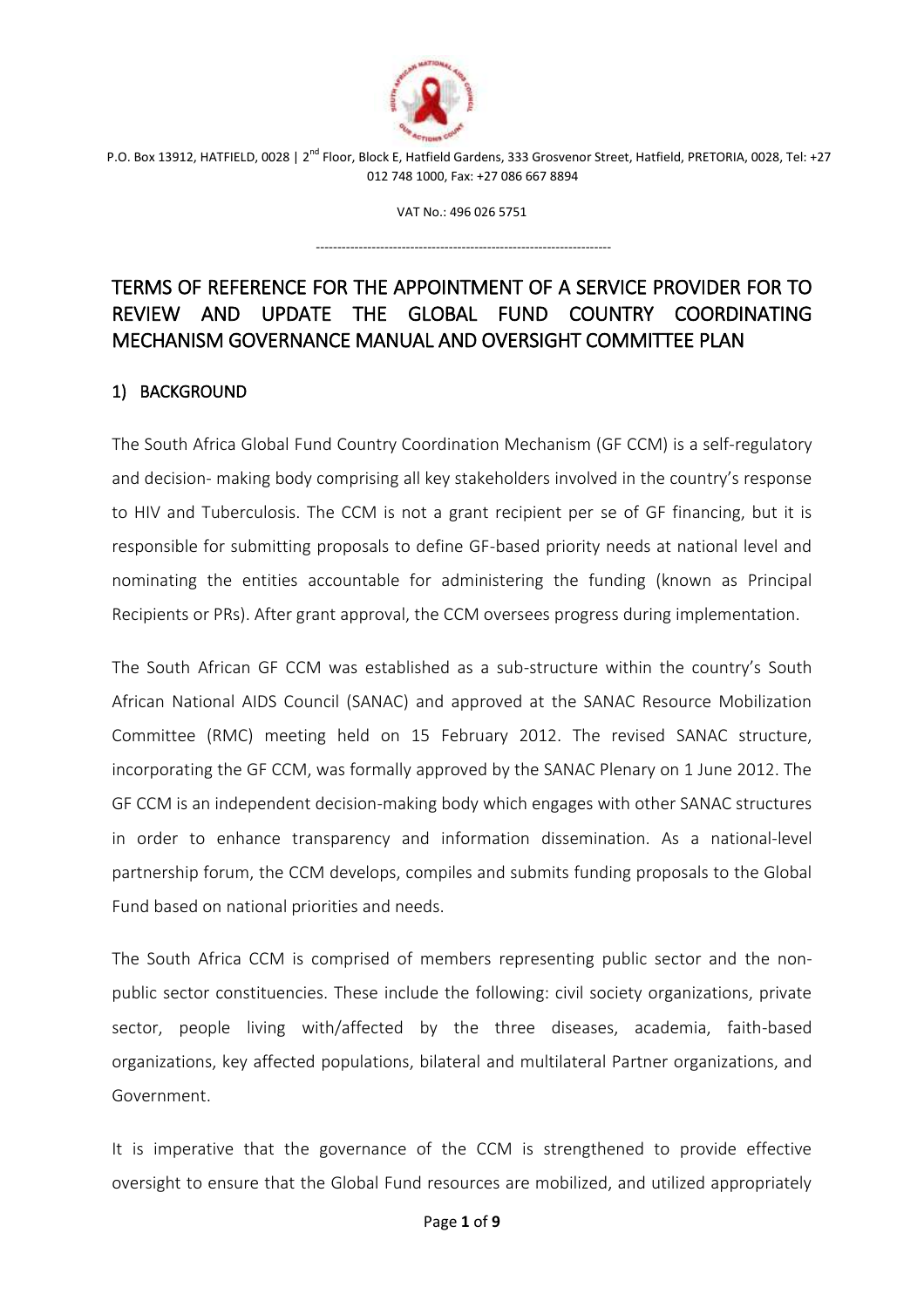

VAT No.: 496 026 5751

---------------------------------------------------------------------

and efficiently, to achieve maximum results and the desired impact on the three diseases (HIV, TB and Malaria). By providing a framework of rules and guidelines for carrying out the functions of the CCM, the Governance Manual is an essential tool for good practices that uphold the core principles and strengthen CCM performance. It provides a set of rules and procedures that will govern the South Africa CCM's mandate, structure, membership and operations. The primary audience for the manual is the CCM members (full and alternate members) and the CCM Secretariat. The secondary audience is Principal Recipients; Sub-Recipients, technical support providers and other stakeholders.

The CCM also has an Oversight Committee, which is a standing committee that oversees the implementation of programs, a core function of the CCM. The Oversight Committee is also governed by an Oversight Committee Plan, which will also be reviewed alongside the CCM Governance Manual.

# 2) INTRODUCTION

The CCM Governance Manual and the Oversight Committee Plan are reviewed annually, with intense and thorough updates and reviews taking place sequentially with the Request for Funding submission timelines as this is a key document that will be submitted together with the request for funding.

The CCM is responsible for reviewing the CCM Governance Manual and the Oversight Committee Plan through its Governance Manual Sub-Committee. This is an ad-hoc committee responsible to ensure that the CCM Governance Manual and the Oversight Committee Plan are reviewed in accordance with the framework provided by the overall mandate of the CCM, the SANAC Governance Manual, the Global Fund CCM Policy and guidance. The sub-committee is selected from the CCM members represented through constituencies.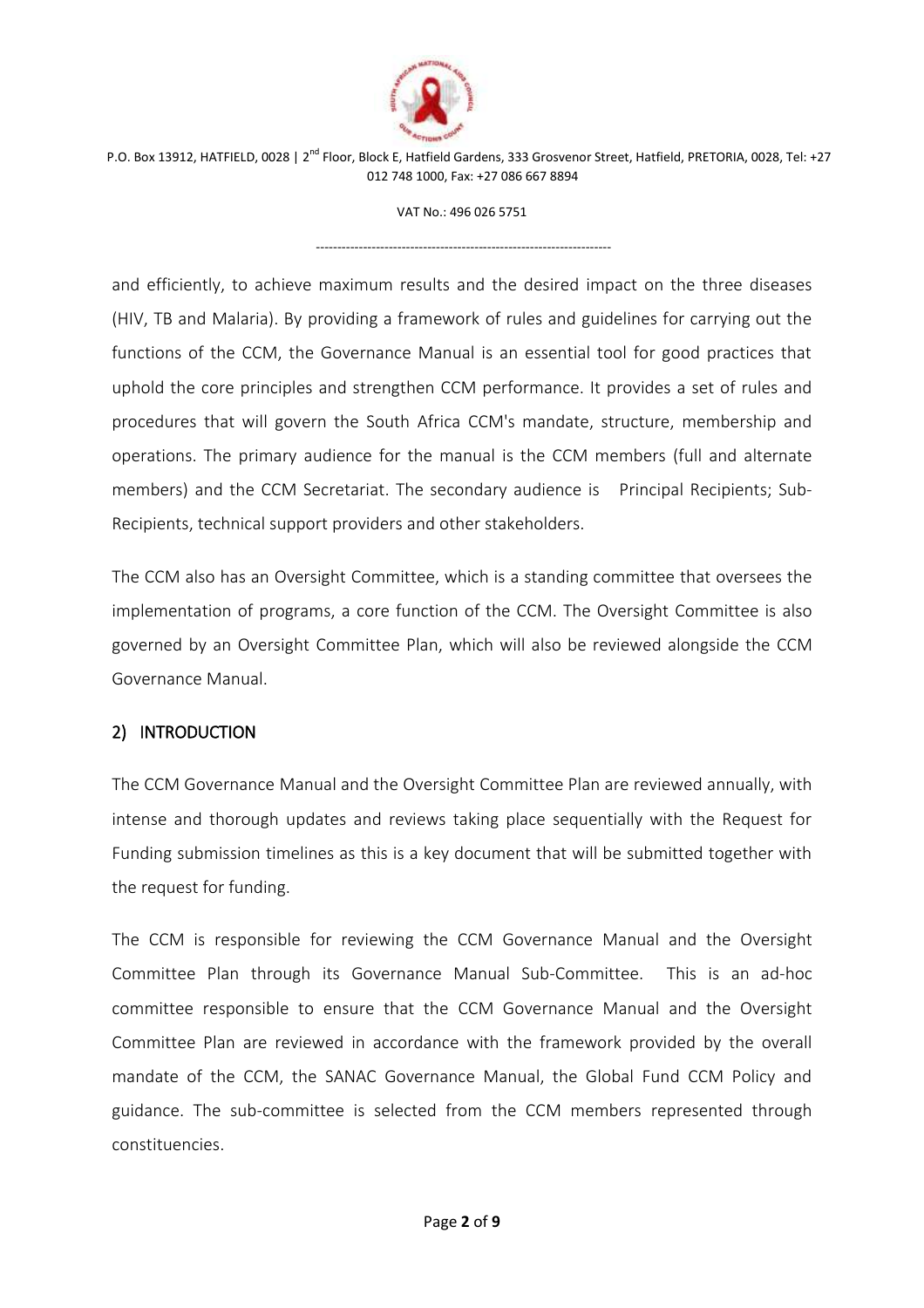

VAT No.: 496 026 5751

---------------------------------------------------------------------

The CCM Governance Manual and Oversight Committee Plan reviews are submitted to the full CCM and endorsed by a two thirds majority where a quorum is met to approve the amendments.

#### 3) PURPOSE OF THE ASSIGNMENT

This assignment seeks the services of a consultant to review and update the CCM Governance Manual and Oversight Committee Plan

#### 4) SCOPE OF WORK

SANAC seeks to engage a service provider to work closely with the GF CCM Secretariat to;

- a) Conduct the desk-top review of the CCM Governance Manual and Oversight Committee Plan.
- b) Conduct an initial teleconference/call/meeting with the CCM Secretariat, the CCM Cochairs and a representative of the CCM Governance Manual Sub-Committee to agree on the sequence of activities, schedule consultation calls and request additional documentation required.
- c) Facilitate consultations with the CCM Co-chairs, CCM Secretariat & Constituencies and Members and get their feedback on their inputs and comments to the current CCM Governance Manual and Oversight Committee Plan
- d) The consultant seeks good practice from other CCMs, via connections through and consultation with CCM Hub.
- e) Align the CCM Governance Manual with the SANAC Governance Manual, the Civil Society Terms of Reference on Governance and Accountability, and the provisions of the Global Fund CCM Policy, CCM Evolution Recommendations and the Code of Ethical Conduct for CCM Members.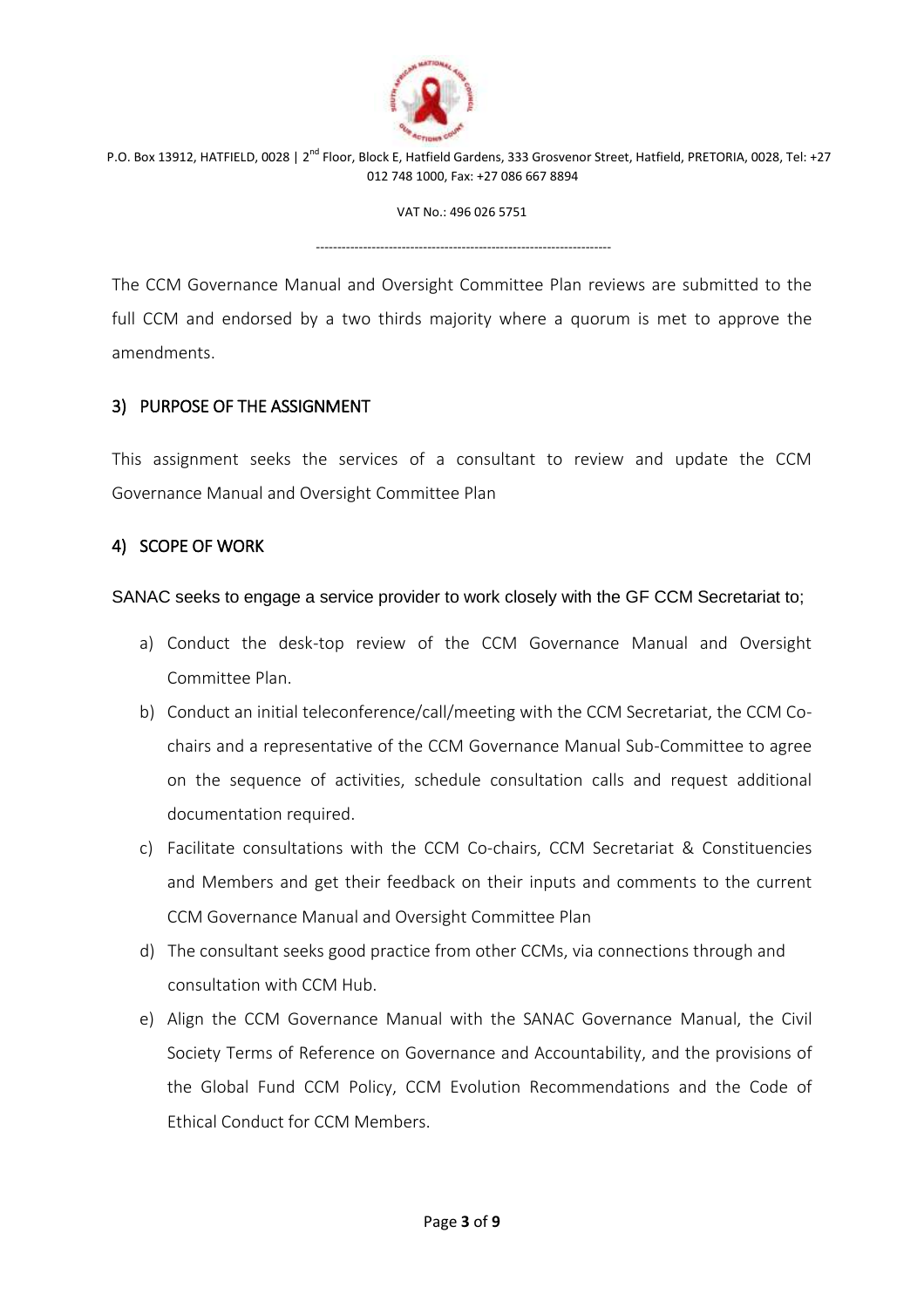

VAT No.: 496 026 5751

---------------------------------------------------------------------

- f) Align the Oversight Committee Plan with the Oversight Committee Terms of Reference. As oversight is a core function of CCMs, the review of the Oversight Committee Plan should also consider the following:
	- a. The elements of CCM eligibility requirement 3, as specified in the CCM Policy available [here.](https://www.theglobalfund.org/media/7421/ccm_countrycoordinatingmechanism_policy_en.pdf)
	- b. The need for frequent interactions/communication and information exchange between Principal Recipients and the Oversight Committee.
	- c. The need to collect information from various sources (national programs, grants, key populations and people living with diseases providing feedback at local levels, available GF reports).
	- d. Analysis of the available information (using available tools), identifying risks or implementation gaps and providing recommendations to the CCM for evidence-based decision making.
	- e. The need to follow up on actions agreed by the CCM to close identified implementation gaps.
- g) Identifying the main CCM Governance Manual and Oversight Committee Plan gaps and addressing them in the first draft of the new CCM manual and Oversight Committee Plan and share the soft copy to the relevant entities to prepare their final comments.
- h) Present the new CCM Governance Manual and Oversight Committee Plan update on a debrief meeting to the CCM Co-chairs, CCM secretariat, and CCM Governance Manual Sub-Committee to get their final comments and approval on the 2nd draft of the CCM Governance Manual and Oversight Committee Plan.
- i) Present the 2nd Draft of the CCM Governance Manual and Oversight Committee Plan to the CCM Members (full members and alternates) to get their comments and approval on the 3rd Draft to come up with the final documents.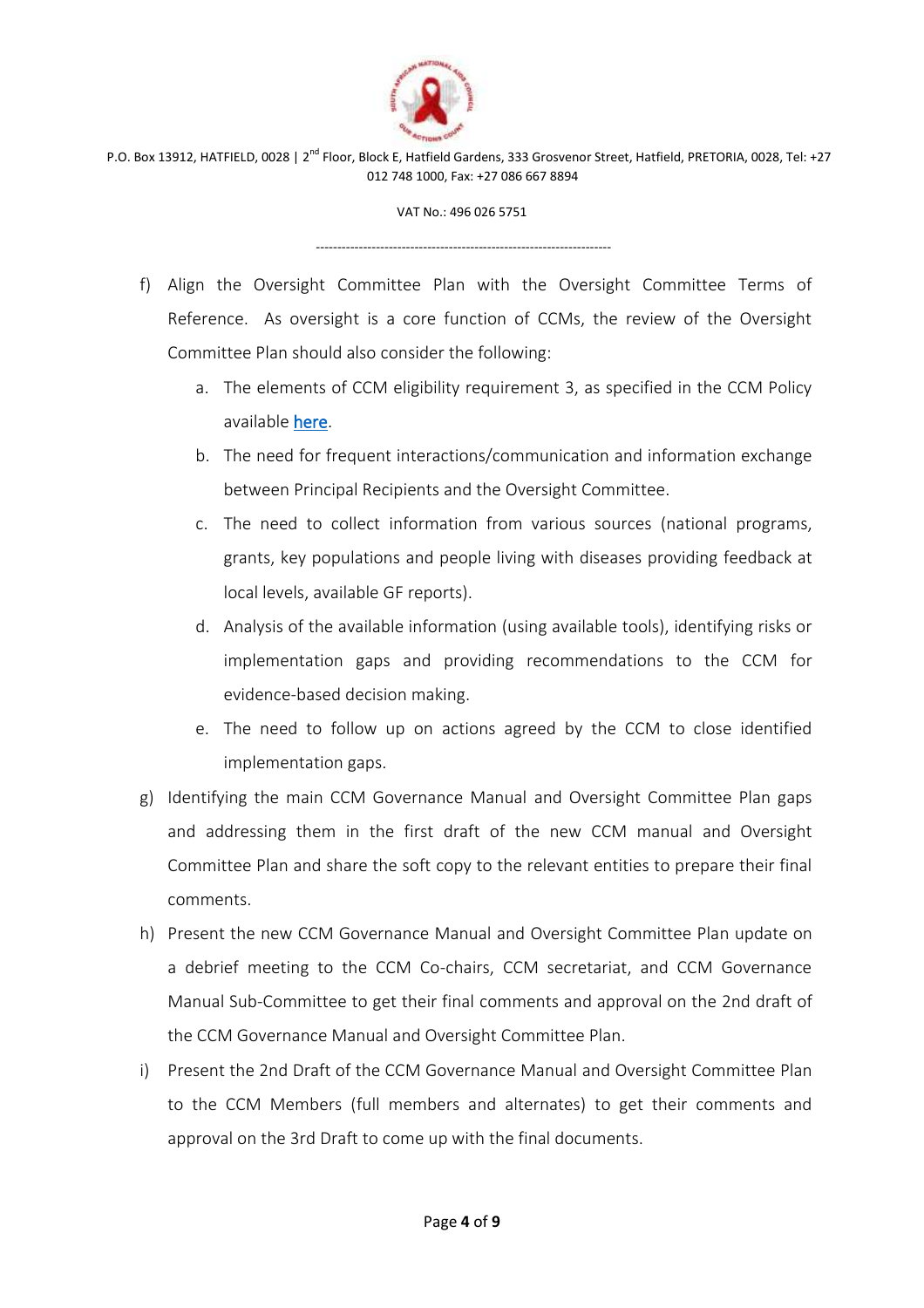

VAT No.: 496 026 5751

---------------------------------------------------------------------

- j) After all members have had the opportunity to comment and after these have been incorporated, the final version of the Governance Manual and Oversight Committee Plan should be endorsed at a CCM General Assembly Meeting (probably virtual) so that the decision on officially approving the docs is adequately recorded in meeting minutes.
- k) Submission and sharing of the final approved documents for editing & printing.
- l) Submission of Final print-ready CCM Governance Manual and Oversight Committee Plan.

The Consultant shall;

- Have access to various key documents to ensure alignment with these documents is optimized.
- Ensure that there is sufficient rationale on changing contents of the CCM governance documents.
- Ensure that any sections in the CCM Governance Manual and Oversight Committee Plan that were ambiguous should be adequately unpacked and clarified.
- Ensure that the CCM governance documents are adequately reviewed and any changes thereof are properly documented and presented to the CCM for endorsement.
- Ensure that by the end of the review process, that the governance manual and oversight plan are well edited and formatted and the end products are professional documents.
- Note that the CCM will discuss the changes noted by the governance manual committee and may agree or disagree with any changes, or suggest any other alternatives; the consultant will document and incorporate the recommendations.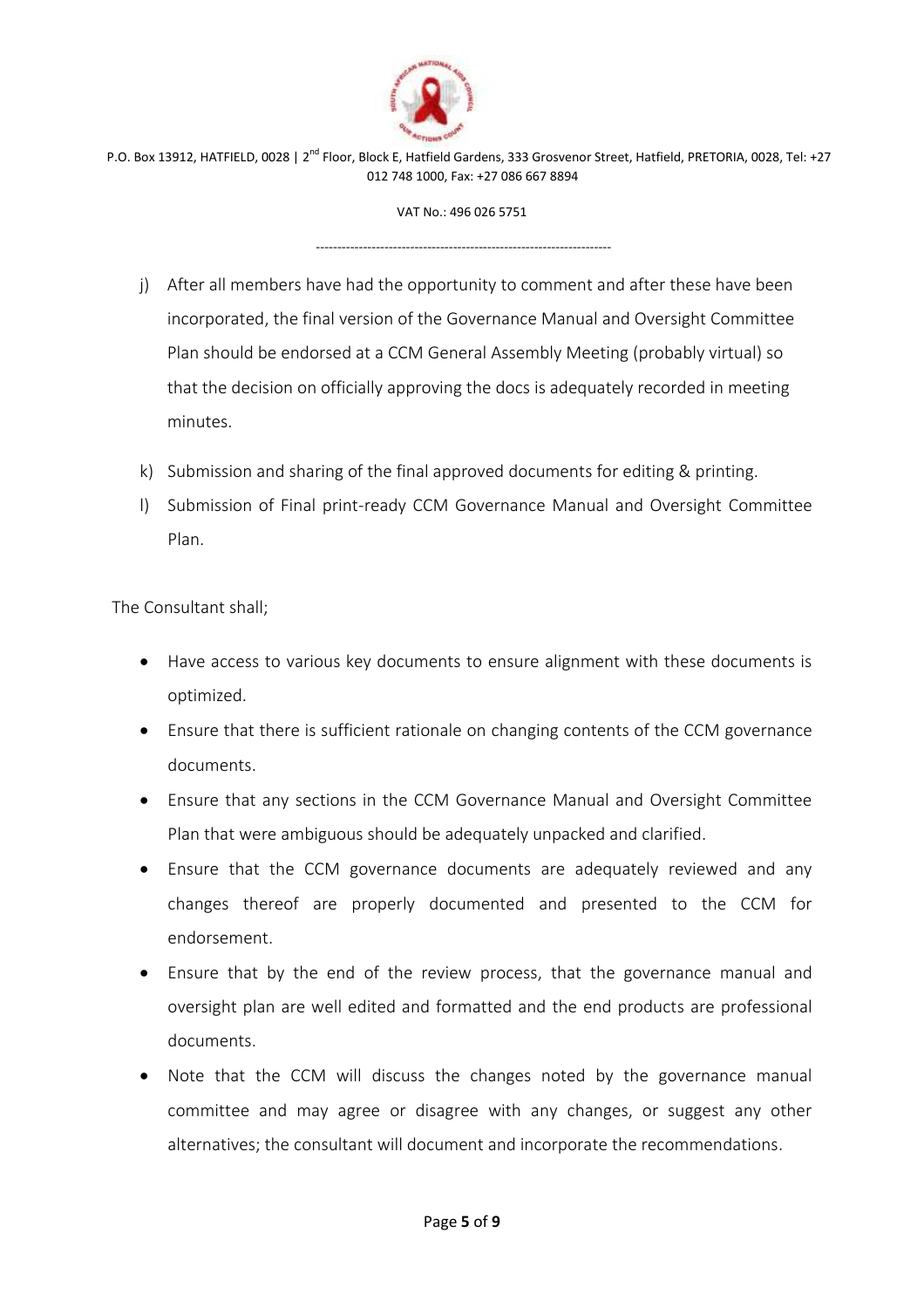

VAT No.: 496 026 5751

---------------------------------------------------------------------

 Note that the CCM Co-chairs will sign off on the final CCM Governance Manual and Oversight Committee Plan once the CCM has endorsed the documents.

### 5) DELIVERABLES

- i. A well written, well edited and well formatted CCM Governance Manual
- ii. A well written, well edited and well formatted Oversight Committee Plan
- iii. A presentation to the CCM Governance Manual Sub-Committee, the Oversight Committee and the CCM on the documented changes to the CCM Governance Manual and Oversight Plan
- iv. The consultant is recommended produce two versions of documents: one clean version, and one document with tracked changes.

# 6) QUALIFICATION AND EXPERIENCE

SANAC Trust intends to contract a service provider or consultant(s) with extensive experience that includes:

- Bachelor's degree in Public Health, Social Sciences or Public Administration or Communication. A Master Degree will be added advantage.
- Proven experience in supporting CCM governance processes will be an added advantage. Contact details of two contactable references to illustrate the proven track record
- Demonstrated familiarity with the Global Fund principles and structures and the core functions of CCMs.
- Proven expertise and experience in the area of governance and organisational development. Strong understanding of governance and the need to ensure compliance with principles of good governance.
- The person should have at least 7 years of post-qualification experience of which at least 3 years should have been in governance and/or organisational design.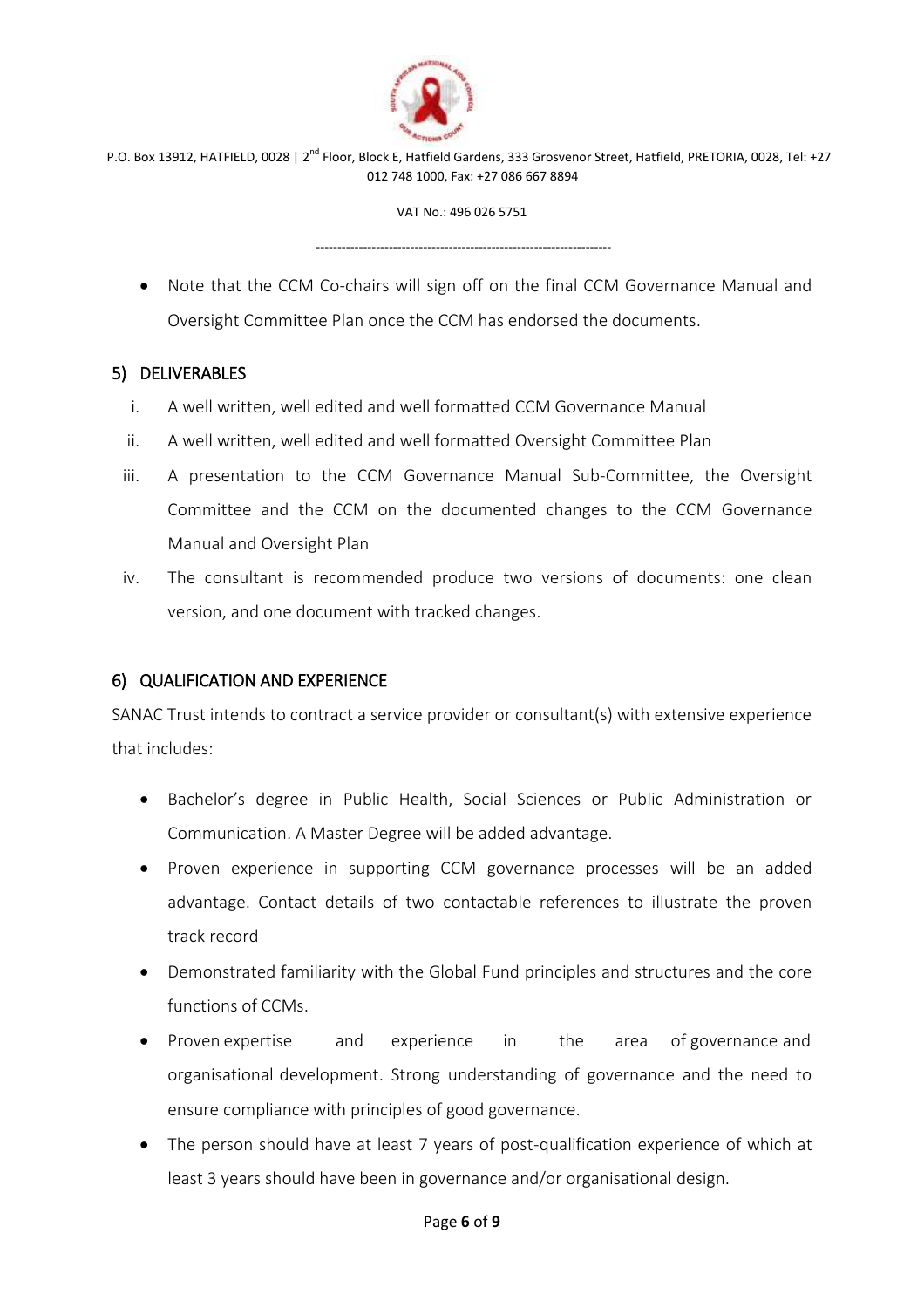

VAT No.: 496 026 5751

---------------------------------------------------------------------

- Excellent English language writing and editing.
- Solid editorial skills with demonstrated ability for logical and analytical writing.
- Excellent analytical and conceptual thinking
- Proven track record of delivering similar projects timeously to a high standard under tight deadlines.

### Competencies and special skills requirement:

- Demonstrate strong written communication, research and analytical ability, and ability to rapidly integrate information from various sources.
- Knowledgeable of current SANAC activities including the NSP.
- Ability to work under pressure.
- Strong inter-personal skills and proven ability to communicate and interact with highlevel officials from the government, NGOs, UN Agencies and the private sector.
- Strong writing, presentation and communication skills.
- Ability to handle multiple tasks simultaneously, set priorities and work independently as well as being a part of a team.

### 7) TIMELINES AND COMMITMENT:

- The CCM governance documents will be reviewed over a period from 01 September – 30 November 2020
- The level of effort expected is to be a maximum of 30 days.
- Note that work will be remunerated based on actual time worked substantiated by high quality documents as proof of work done by the consultant, meeting attendance and participation, as approved by SANAC Trust procurement procedures.

### 8) SUPERVISION AND COORDINATION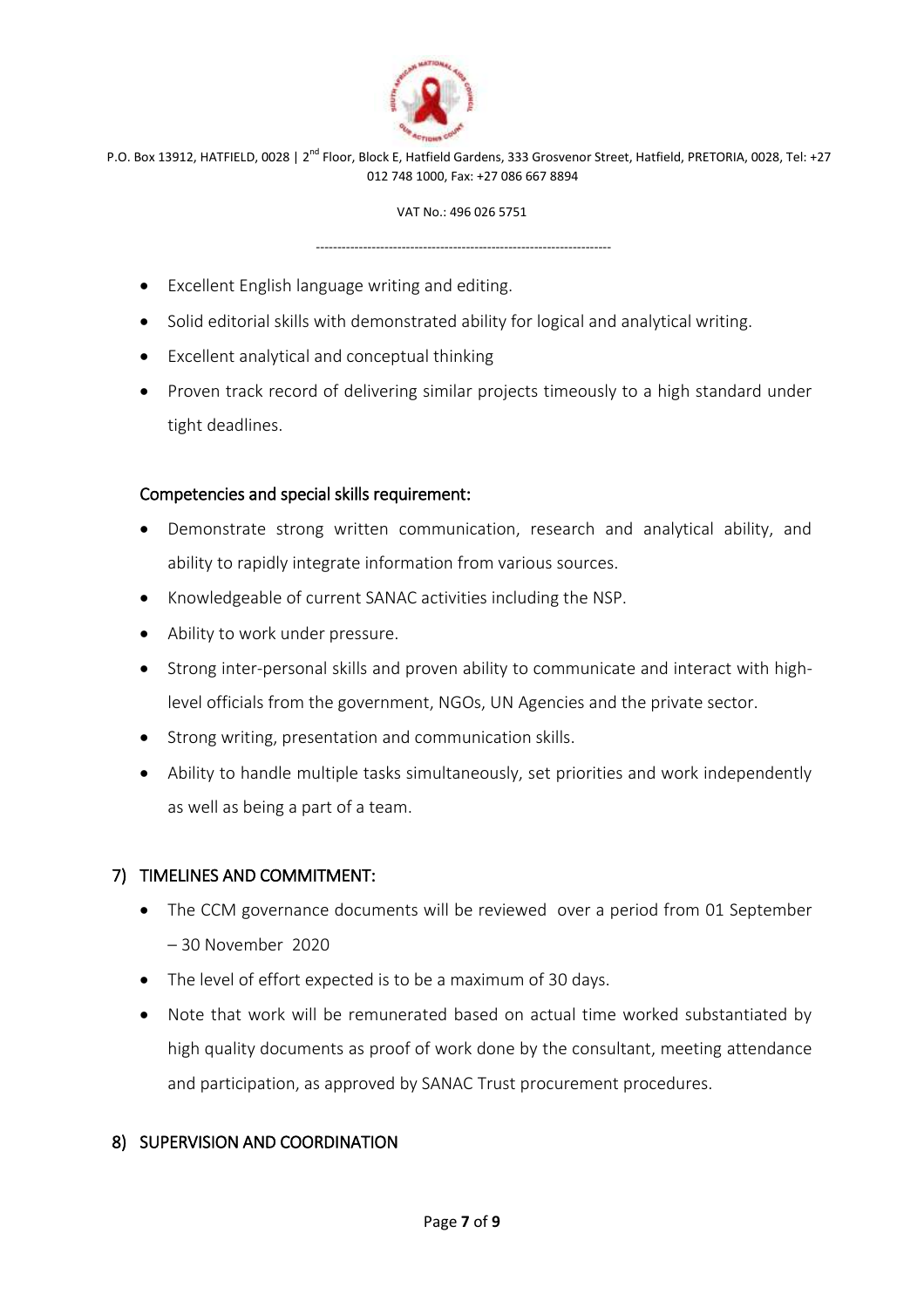

VAT No.: 496 026 5751

---------------------------------------------------------------------

- The consultant will be supervised by the CCM Secretariat at SANAC, who will work closely with the consultant to discuss the work and the review drafts and the final product.
- The consultant will coordinate closely and communicate frequently with the CCM Governance Manual Sub-Committee.
- The consultant should keep the secretariat, the CCM leadership and the subcommittee in copy of all relevant communications.
- The final approval/ acceptance of the documents is by the CCM. Therefore the last 10% of the payments should be withheld until such time as the CCM has adopted and formally endorsed the documents.

### 9) PROPOSAL FORMAT

A detailed proposal in response to this ToR is due on Friday 11 September 2020 by 12h00pm containing all the information required to evaluate the bid against the requirements stipulated in this terms of reference document. Please send your proposals to [andries@sanac.org.za.](mailto:andries@sanac.org.za.) The following should be attached to the proposal as annexures:

- i) Annexure A: Summary of past experience. The proposal should contain CVs of proposed team members which show the range of similar assignments they have undertaken and the size of these assignments, letters of reference or other means of verifying past experience
- ii) Annexure B: Summary details of proposed team
- iii) Annexure C: Pricing information. Price proposals should include VAT and should be fully inclusive of ALL costs to deliver the outputs indicated in the terms of reference

#### 10) CRITERIA FOR SELECTION